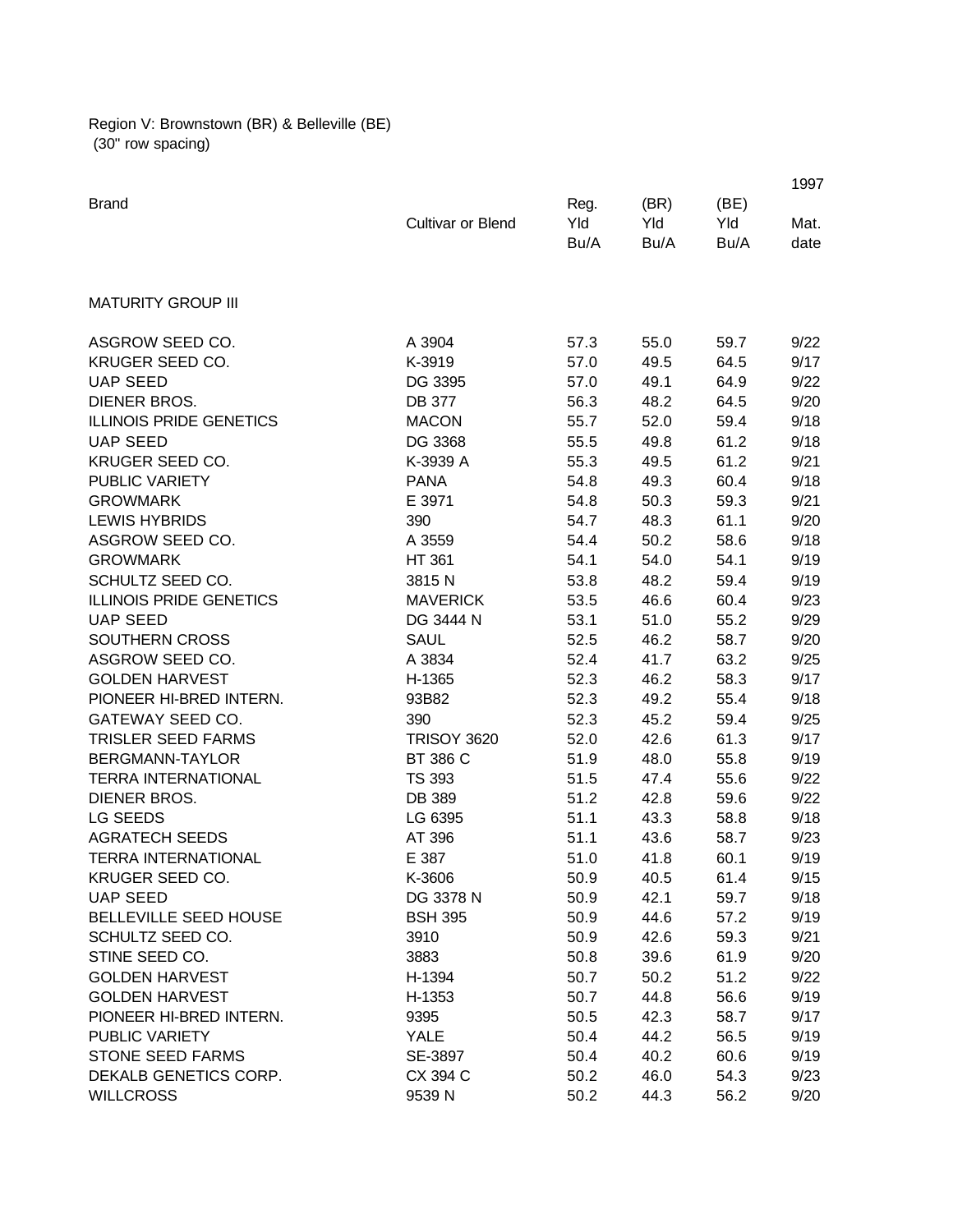| SCHULTZ SEED CO.               | 3790                  | 50.2 | 38.9 | 61.5 | 9/17                 |
|--------------------------------|-----------------------|------|------|------|----------------------|
| <b>TERRA INTERNATIONAL</b>     | E 364 T               | 49.9 | 37.5 | 62.3 | 9/16                 |
| PUBLIC VARIETY                 | IA 3005               | 49.8 | 38.0 | 61.7 | 9/16                 |
| KRUGER SEED CO.                | K-3999                | 49.7 | 38.4 | 61.1 | 9/21                 |
| SCHULTZ SEED CO.               | 3330                  | 49.7 | 40.1 | 59.2 | 9/16                 |
| <b>TERRA INTERNATIONAL</b>     | <b>TS 364</b>         | 49.4 | 37.3 | 61.6 | 9/18                 |
| BERGMANN-TAYLOR                | <b>BT 366 STS</b>     | 49.4 | 44.9 | 53.9 | 9/18                 |
| PUBLIC VARIETY                 | <b>LINFORD</b>        | 49.1 | 41.8 | 56.4 | 9/19                 |
| <b>LEWIS HYBRIDS</b>           | 391                   | 49.0 | 45.4 | 52.6 | 9/19                 |
| STINE SEED CO.                 | 3973                  | 48.7 | 41.6 | 55.7 | 9/21                 |
| <b>CALLAHAN SEEDS</b>          | 7383                  | 48.4 | 40.0 | 56.8 | 9/17                 |
| FREEDOM SEED CO.               | 4355                  | 48.0 | 36.3 | 59.7 | 9/19                 |
| <b>ILLINOIS PRIDE GENETICS</b> | <b>SALINE</b>         | 47.9 | 44.1 | 51.6 | 9/20                 |
| KRUGER SEED CO.                | K-3939+               | 47.9 | 42.5 | 53.3 | 9/20                 |
| PIONEER HI-BRED INTERN.        | 9362                  | 47.7 | 48.2 | 47.1 | 9/13                 |
| KRUGER SEED CO.                | K-3777                | 47.5 | 37.1 | 57.9 | 9/16                 |
| <b>STONE SEED FARMS</b>        | SE-3901               | 47.3 | 42.5 | 52.1 | 9/21                 |
| <b>CALLAHAN SEEDS</b>          | 5390                  | 47.2 | 39.5 | 55.0 | 9/21                 |
| PUBLIC VARIETY                 | <b>THORNE</b>         | 47.0 | 40.5 | 53.5 | 9/14                 |
| <b>ILLINOIS PRIDE GENETICS</b> | <b>IROQUOIS</b>       | 46.9 | 42.5 | 51.2 | 9/14                 |
| PIONEER HI-BRED INTERN.        | 93B83                 | 46.9 | 42.4 | 51.4 | 9/17                 |
| <b>WILDY SEED</b>              | <b>WS EX 32087</b>    | 46.8 | 42.2 | 51.5 | 9/14                 |
| PUBLIC VARIETY                 | <b>PROBST</b>         | 46.7 | 39.2 | 54.3 | 9/16                 |
| KRUGER SEED CO.                | K-39 RR SCN           | 46.5 | 45.3 | 47.8 | 9/16                 |
| TRISLER SEED FARMS             | <b>TRISOY 3873</b>    | 45.8 | 41.8 | 49.9 | 9/17                 |
| <b>TERRA INTERNATIONAL</b>     | <b>TR 390 SCN</b>     | 45.8 | 41.6 | 50.1 | 9/16                 |
| <b>TERRA INTERNATIONAL</b>     | <b>TS 357</b>         | 45.7 | 39.1 | 52.2 | 9/16                 |
| LG SEEDS                       | LG 6384 C             | 45.7 | 38.8 | 52.5 | 9/18                 |
| DEKALB GENETICS CORP.          | CX 399                | 45.5 | 37.8 | 53.3 | 9/19                 |
| DEKALB GENETICS CORP.          | CX 368                | 45.2 | 40.1 | 50.3 | 9/16                 |
| DEKALB GENETICS CORP.          | CX 377                | 44.8 | 35.1 | 54.4 | 9/19                 |
| BERGMANN-TAYLOR                | BT 399 C              | 44.5 | 36.9 | 52.0 | 9/17                 |
| PUBLIC VARIETY                 | <b>EDISON</b>         | 44.4 | 38.6 | 50.2 | 9/16                 |
| <b>GOLDEN HARVEST</b>          | H-1357                | 44.3 | 39.6 | 49.1 | 9/17                 |
| <b>TERRA INTERNATIONAL</b>     | <b>TS 325</b>         | 43.9 | 38.9 | 48.9 | 9/16                 |
| SCHULTZ SEED CO.               | 3315N                 | 43.7 | 38.5 | 48.9 | 9/16                 |
| PUBLIC VARIETY                 | <b>WILLIAMS 82</b>    | 43.2 | 32.2 | 54.2 | 9/23                 |
| DEKALB GENETICS CORP.          | CX 375                | 42.9 | 37.5 | 48.4 | 9/17                 |
| PUBLIC VARIETY                 | <b>RESNIK</b>         | 42.8 | 37.5 | 48.0 | 9/16                 |
| PUBLIC VARIETY                 | <b>CHARLESTON</b>     | 41.8 | 34.1 | 49.5 | 9/16                 |
| <b>CALLAHAN SEEDS</b>          | 7388                  | 41.6 | 39.6 | 43.5 | 9/18                 |
| PUBLIC VARIETY                 | <b>ATHOW</b>          | 37.8 | 28.9 | 46.8 | 9/10                 |
| PUBLIC VARIETY                 |                       |      |      |      |                      |
|                                | IA 3003               | 30.5 | 18.1 | 42.8 | 9/6                  |
|                                | AVERAGE               | 49.1 | 42.6 | 55.7 | ٠.                   |
|                                | L.S.D. 10% LEVEL      | 7.3  | 7.9  | 6.8  |                      |
|                                | L.S.D. 30% LEVEL      | 4.6  | 5.0  | 4.3  | н,                   |
|                                | STD ERR OF TRT MN 3.1 |      | 3.4  | 2.9  |                      |
|                                | COEFF OF VAR (%)      | 11.1 | 13.7 | 9.0  | $\ddot{\phantom{1}}$ |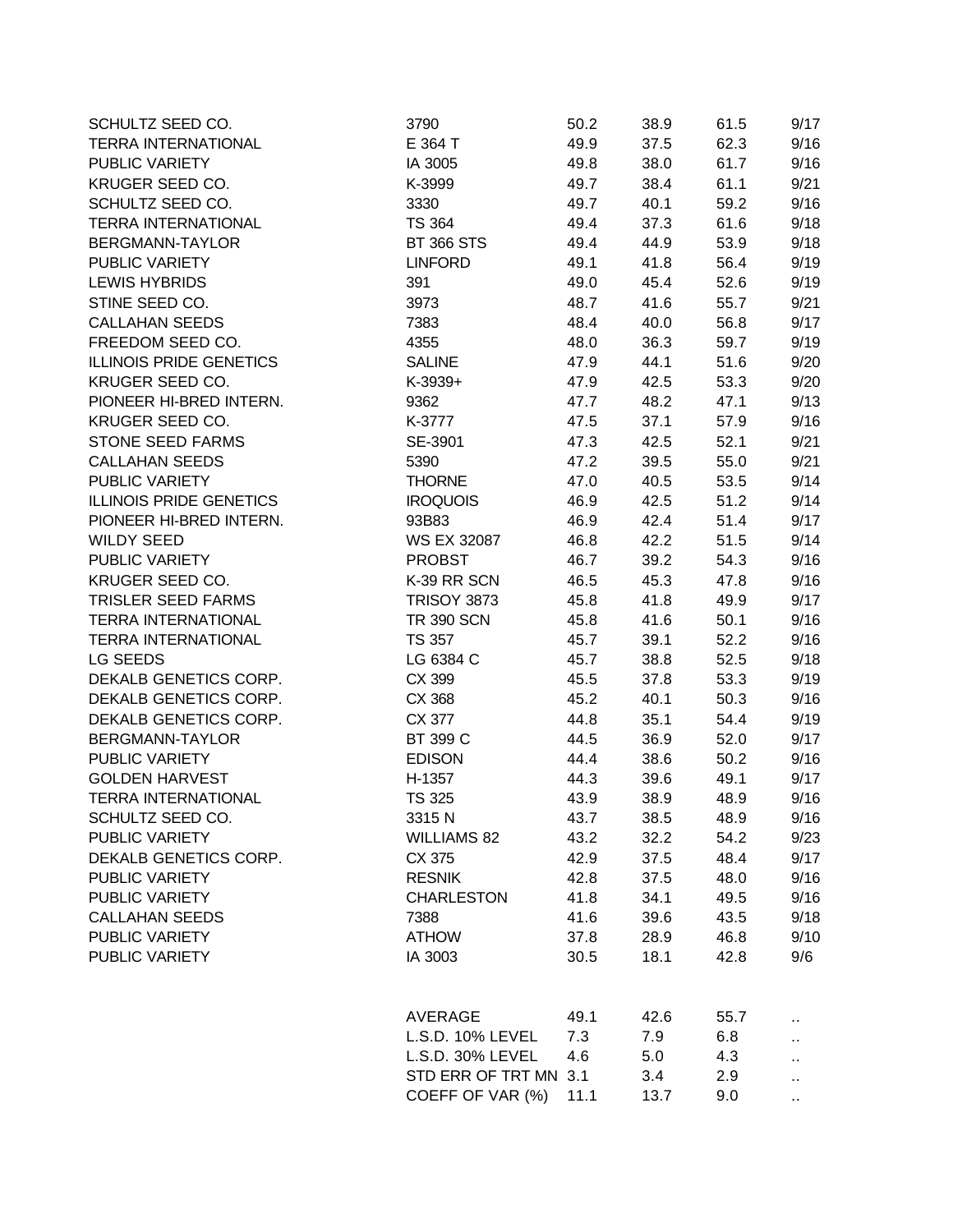## MATURITY GROUP IV

| <b>CALLAHAN SEEDS</b>          | 3484               | 61.0 | 56.7 | 65.2 | 10/1 |
|--------------------------------|--------------------|------|------|------|------|
| <b>BECK'S HYBRIDS</b>          | 454                | 61.0 | 61.3 | 60.7 | 9/30 |
| BERGMANN-TAYLOR                | BT 436 C           | 60.8 | 61.8 | 59.8 | 9/26 |
| BELLEVILLE SEED HOUSE          | <b>BSH 442</b>     | 60.2 | 56.9 | 63.5 | 10/1 |
| BROWN SEED ENTER.              | <b>ARISE 435-C</b> | 60.2 | 59.4 | 61.0 | 9/30 |
| BERGMANN-TAYLOR                | <b>BT 445 C</b>    | 59.9 | 59.2 | 60.6 | 9/30 |
| <b>WILDY SEED</b>              | WS 4505            | 59.8 | 63.0 | 56.7 | 9/29 |
| <b>MERSCHMAN SEEDS</b>         | <b>PHOENIX</b>     | 59.8 | 57.4 | 62.1 | 9/30 |
| DEKALB GENETICS CORP.          | CX 450 C           | 59.6 | 58.3 | 60.9 | 9/26 |
| DEKALB GENETICS CORP.          | CX 470 C           | 59.3 | 56.8 | 61.7 | 9/27 |
| <b>TERRA INTERNATIONAL</b>     | <b>TS 415</b>      | 59.1 | 55.8 | 62.4 | 9/23 |
| <b>WILLCROSS</b>               | 9640               | 59.1 | 56.6 | 61.7 | 9/22 |
| <b>GROWMARK</b>                | <b>HS 4426</b>     | 58.7 | 60.0 | 57.4 | 9/30 |
| BROWN SEED ENTER.              | <b>ARISE 427-C</b> | 58.6 | 57.8 | 59.5 | 9/25 |
| <b>GROWMARK</b>                | <b>HS 4824</b>     | 58.4 | 50.9 | 65.8 | 9/29 |
| KRUGER SEED CO.                | K-4040+            | 58.0 | 57.8 | 58.2 | 9/20 |
| DIENER BROS.                   | DB 444 C           | 58.0 | 59.4 | 56.6 | 9/29 |
| PIONEER HI-BRED INTERN.        | 9421               | 58.0 | 56.2 | 59.7 | 9/20 |
| SCHULTZ SEED CO.               | 4515 N             | 57.9 | 58.2 | 57.7 | 10/1 |
| <b>BAKER SEED CO.</b>          | 4375 C             | 57.9 | 56.7 | 59.2 | 9/26 |
| <b>GATEWAY SEED CO.</b>        | 441                | 57.9 | 56.1 | 59.8 | 9/23 |
| <b>WILLCROSS</b>               | 9447               | 57.8 | 52.8 | 62.8 | 9/30 |
| <b>ILLINOIS PRIDE GENETICS</b> | KS 4694            | 57.6 | 55.0 | 60.2 | 9/29 |
| <b>GREAT HEART SEED</b>        | G-424 C            | 57.5 | 56.5 | 58.4 | 9/25 |
| <b>WILLCROSS</b>               | 9644 N             | 57.5 | 56.8 | 58.2 | 9/27 |
| DEKALB GENETICS CORP.          | CX 445             | 57.4 | 57.4 | 57.3 | 9/26 |
| <b>CALLAHAN SEEDS</b>          | 7417               | 57.4 | 52.6 | 62.2 | 9/21 |
| <b>LEWIS HYBRIDS</b>           | 431                | 57.3 | 60.1 | 54.5 | 9/26 |
| BROWN SEED ENTER.              | <b>ARISE 408-C</b> | 56.8 | 56.3 | 57.4 | 9/25 |
| STINE SEED CO.                 | 4790               | 56.8 | 54.2 | 59.4 | 10/3 |
| M.S.I.A.                       | <b>MAGELLAN</b>    | 56.6 | 52.6 | 60.6 | 9/23 |
| <b>WILLCROSS</b>               | 9541 N             | 56.6 | 57.2 | 56.0 | 9/25 |
| KRUGER SEED CO.                | K-4242             | 56.5 | 53.0 | 60.1 | 9/21 |
| STINE SEED CO.                 | 4292               | 56.4 | 56.0 | 56.9 | 9/23 |
| PUBLIC VARIETY                 | PHARAOH            | 56.3 | 53.7 | 58.8 | 10/3 |
| BERGMANN-TAYLOR                | BT 428 C           | 56.3 | 56.2 | 56.3 | 9/26 |
| DEKALB GENETICS CORP.          | CX 469 C           | 56.1 | 53.4 | 58.8 | 9/26 |
| <b>GROWMARK</b>                | <b>HS 4161</b>     | 55.8 | 56.2 | 55.4 | 9/22 |
| SCHULTZ SEED CO.               | 4215N              | 55.4 | 54.0 | 56.8 | 9/26 |
| TRISLER SEED FARMS             | <b>TRISOY 4212</b> | 55.3 | 52.0 | 58.5 | 9/25 |
| <b>TERRA INTERNATIONAL</b>     | <b>TS 4292</b>     | 55.2 | 55.4 | 55.1 | 9/25 |
| <b>GREAT HEART SEED</b>        | G-465 C            | 55.2 | 59.0 | 51.4 | 10/2 |
| SOUTHERN CROSS                 | <b>JOSHUA</b>      | 55.1 | 54.2 | 56.0 | 10/2 |
| <b>GATEWAY SEED CO.</b>        | 430                | 55.1 | 50.6 | 59.6 | 9/25 |
| <b>WILDY SEED</b>              | <b>WS EX 52</b>    | 55.0 | 54.4 | 55.6 | 9/23 |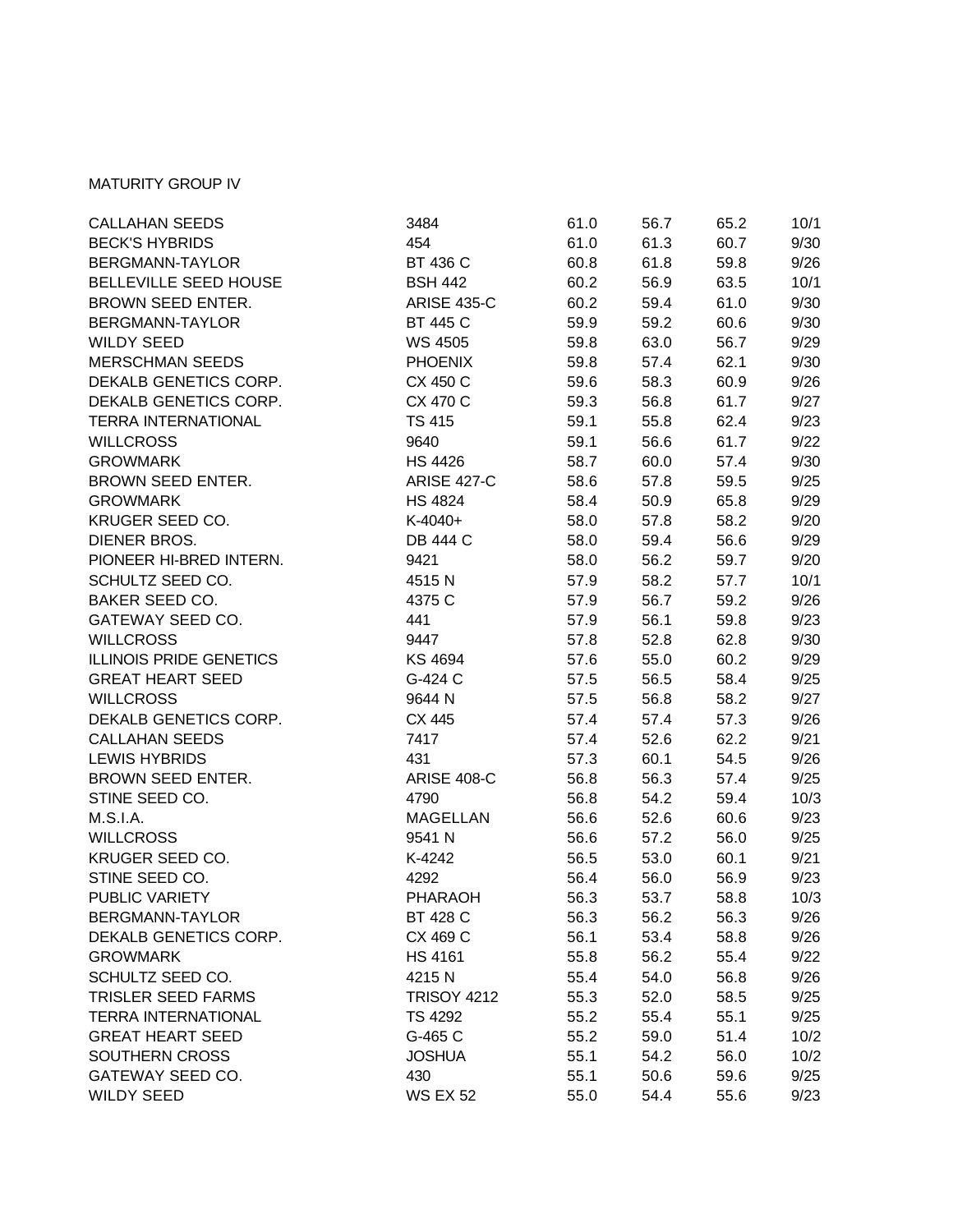| STONE SEED FARMS           | SE-4397 N             | 55.0 | 56.6 | 53.5 | 9/25 |
|----------------------------|-----------------------|------|------|------|------|
| BELLEVILLE SEED HOUSE      | <b>BSH 425 NR</b>     | 54.9 | 54.6 | 55.3 | 9/26 |
| PUBLIC VARIETY             | <b>NILE</b>           | 54.8 | 54.0 | 55.6 | 9/23 |
| <b>CALLAHAN SEEDS</b>      | 7436 X                | 54.8 | 51.1 | 58.6 | 9/25 |
| FREEDOM SEED CO.           | 4437                  | 54.8 | 58.2 | 51.3 | 9/22 |
| <b>WILKEN SEED GRAINS</b>  | <b>WE 461</b>         | 54.5 | 53.9 | 55.1 | 9/27 |
| SOUTHERN CROSS             | <b>EXODUS</b>         | 54.4 | 51.7 | 57.0 | 9/26 |
| <b>MERSCHMAN SEEDS</b>     | <b>ATLANTA III</b>    | 54.4 | 55.6 | 53.3 | 10/2 |
| <b>WILLCROSS</b>           | 9740                  | 54.4 | 47.1 | 61.6 | 9/20 |
| <b>WILDY SEED</b>          | WS 4305               | 54.3 | 56.1 | 52.5 | 9/23 |
| <b>TERRA INTERNATIONAL</b> | TS 4792               | 54.2 | 53.6 | 54.8 | 9/30 |
| STINE SEED CO.             | 4650                  | 54.2 | 49.7 | 58.7 | 9/28 |
| DEKALB GENETICS CORP.      | CX 420 C              | 53.8 | 52.3 | 55.3 | 9/22 |
| <b>GOLDEN HARVEST</b>      | H-1454                | 53.5 | 54.0 | 53.1 | 9/23 |
| <b>GARST SEED CO.</b>      | D-454                 | 53.5 | 55.9 | 51.2 | 9/22 |
| PUBLIC VARIETY             | <b>CISNE</b>          | 53.5 | 49.2 | 57.8 | 9/24 |
| <b>GOLDEN HARVEST</b>      | H-1432                | 53.4 | 58.0 | 48.9 | 9/26 |
| STINE SEED CO.             | 4322                  | 53.3 | 56.0 | 50.6 | 9/25 |
| LG SEEDS                   | LG 6437 C             | 53.2 | 53.2 | 53.1 | 9/23 |
| GATEWAY SEED CO.           | 425                   | 53.1 | 54.0 | 52.2 | 9/22 |
| PUBLIC VARIETY             | <b>OMAHA</b>          | 52.9 | 51.5 | 54.3 | 9/20 |
| <b>AGRIPRO SEEDS</b>       | AP 4400               | 52.7 | 49.0 | 56.3 | 9/24 |
| <b>WILDY SEED</b>          | WS 4845               | 52.6 | 50.5 | 54.7 | 10/4 |
| <b>MERSCHMAN SEEDS</b>     | <b>RICHMOND IV</b>    | 52.4 | 52.9 | 51.8 | 9/25 |
| <b>TRISLER SEED FARMS</b>  | <b>TRISOY 4432</b>    | 52.2 | 50.9 | 53.6 | 9/22 |
| <b>CALLAHAN SEEDS</b>      | 6435                  | 51.7 | 52.5 | 50.8 | 9/22 |
| DEKALB GENETICS CORP.      | CX 478                | 50.9 | 48.4 | 53.5 | 9/25 |
| <b>WILLCROSS</b>           | AP 40                 | 50.9 | 52.0 | 49.8 | 9/17 |
| TRISLER SEED FARMS         | <b>TRISOY 4064</b>    | 50.7 | 49.9 | 51.5 | 9/19 |
| M.S.I.A.                   | <b>MUSTANG</b>        | 50.7 | 51.9 | 49.5 | 9/25 |
| <b>AGRIPRO SEEDS</b>       | AP 4001               | 50.6 | 54.2 | 47.1 | 9/18 |
| SOUTHERN CROSS             | <b>DAVID</b>          | 50.5 | 51.1 | 50.0 | 9/22 |
| <b>AGRATECH SEEDS</b>      | AT 415                | 49.7 | 44.8 | 54.6 | 9/19 |
| PUBLIC VARIETY             | LS 92-1800            | 49.4 | 52.0 | 46.8 | 9/24 |
| PUBLIC VARIETY             | <b>BRONSON</b>        | 48.0 | 49.2 | 46.8 | 9/23 |
| PUBLIC VARIETY             | <b>FLYER</b>          | 46.5 | 42.5 | 50.4 | 9/18 |
|                            | AVERAGE               | 55.1 | 54.0 | 56.1 |      |
|                            | L.S.D. 10% LEVEL      | 6.1  | 6.5  | 5.7  |      |
|                            | L.S.D. 30% LEVEL      | 3.8  | 4.1  | 3.5  |      |
|                            | STD ERR OF TRT MN 2.6 |      | 2.8  | 2.4  |      |

COEFF OF VAR (%) 8.2 8.9 7.5 ...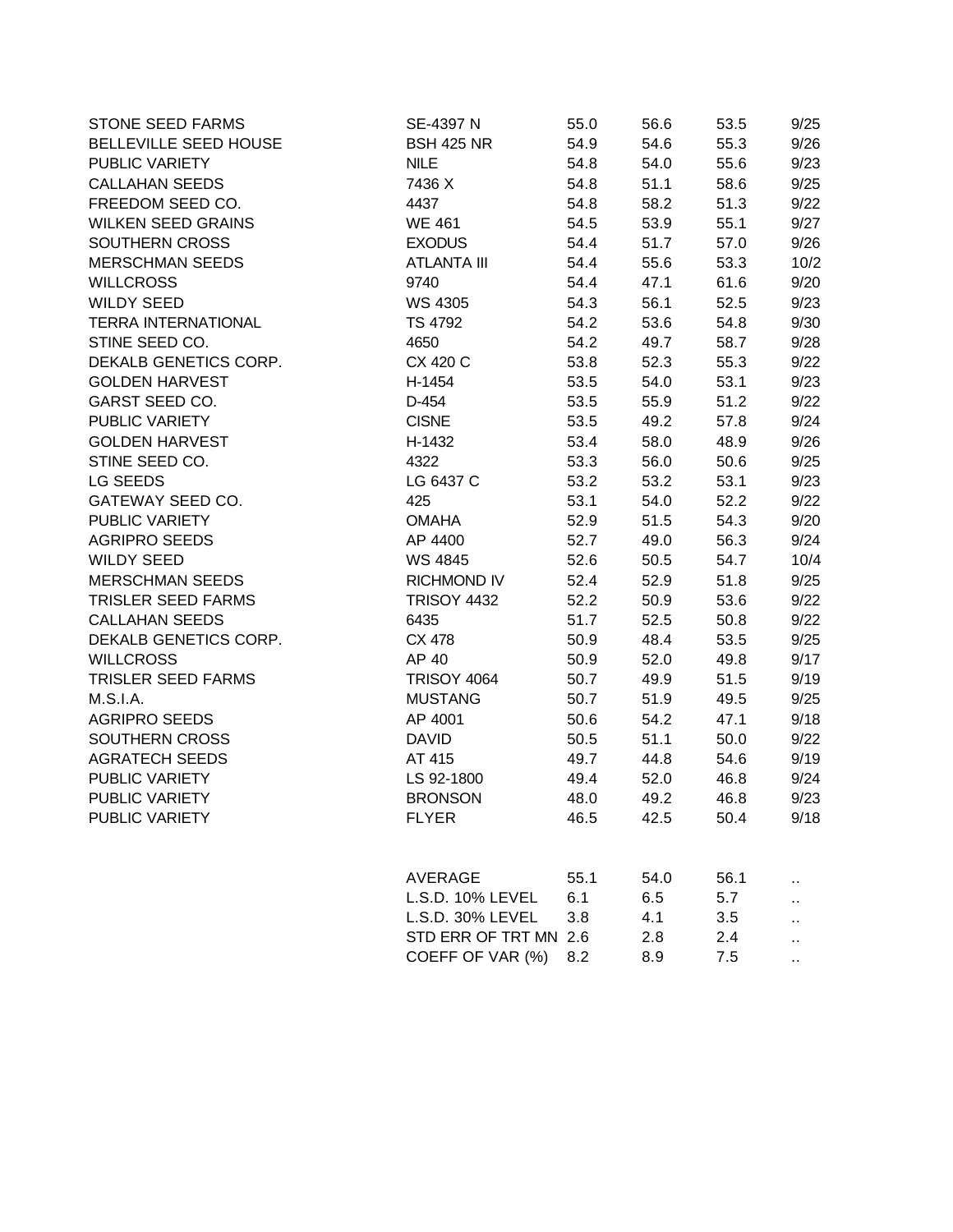| Results    |          |        | 96-97<br>Average | 95-97<br>Average |
|------------|----------|--------|------------------|------------------|
| Lodg-      | Hgt.     | Shat-  | Yld              | Yld              |
| ing        | (in)     | tering | Bu/A             | Bu/A             |
|            |          |        |                  |                  |
|            |          |        |                  |                  |
| 1.7        | 30       | 1      |                  |                  |
| 1.5        | 32       | 1      |                  |                  |
| 1.5        | 28       | 1      | 47.5             |                  |
| 1.1        | 26       | 1      |                  |                  |
| 1.3        | 27       | 1      | 45.6             | 43.8             |
| 1.2        | 26       | 1      | 46.1             |                  |
| 1.2        | 26       | 1      |                  |                  |
| 2.3        | 33       | 1      |                  |                  |
| 1.3        | 28       | 1      |                  |                  |
| 1.3        | 27       | 1      | 45.8             |                  |
| 1.3        | 25       | 1      |                  |                  |
| 1.5        | 30       | 1      |                  |                  |
| 1.3        | 28       | 1      |                  |                  |
| 2.1        | 33       | 1      | 46.2             |                  |
| 1.1<br>1.2 | 28<br>28 | 1<br>1 | 46.9             |                  |
| 1.4        | 26       | 1      |                  |                  |
| 1.1        | 28       | 1      |                  |                  |
| 1.1        | 27       | 1      |                  |                  |
| 1.3        | 28       | 1      | 45.9             | 43.8             |
| 1.2        | 26       | 1      | 45.3             | 44.5             |
| 1.2        | 29       | 1      | 46.5             | 45.0             |
| 1.3        | 28       | 1      | 41.5             | 40.4             |
| 1.3        | 28       | 1      |                  |                  |
| 1.0        | 24       | 1      | 44.0             |                  |
| 1.4        | 27       | 1      |                  |                  |
| 1.1        | 25       | 1      |                  |                  |
| 1.1        | 24       | 1      |                  |                  |
| 1.3        | 28       | 1      |                  |                  |
| 1.2        | 25       | 1      |                  |                  |
| 1.2        | 25       | 1      | 43.7             |                  |
| 1.6        | 29       | 1      |                  |                  |
| 1.2        | 27       | 1      | 45.2             |                  |
| 1.2        | 27       | 1      | 44.6             | 44.0             |
| 1.5        | 27       | 1      | 44.1             |                  |
| 1.1        | 28       | 1      | 41.7             | 40.9             |
| 1.4        | 29       | 1      |                  |                  |
| 1.3        | 30       | 1      | 45.3             | 43.4             |
| 1.4        | 31       | 1      |                  |                  |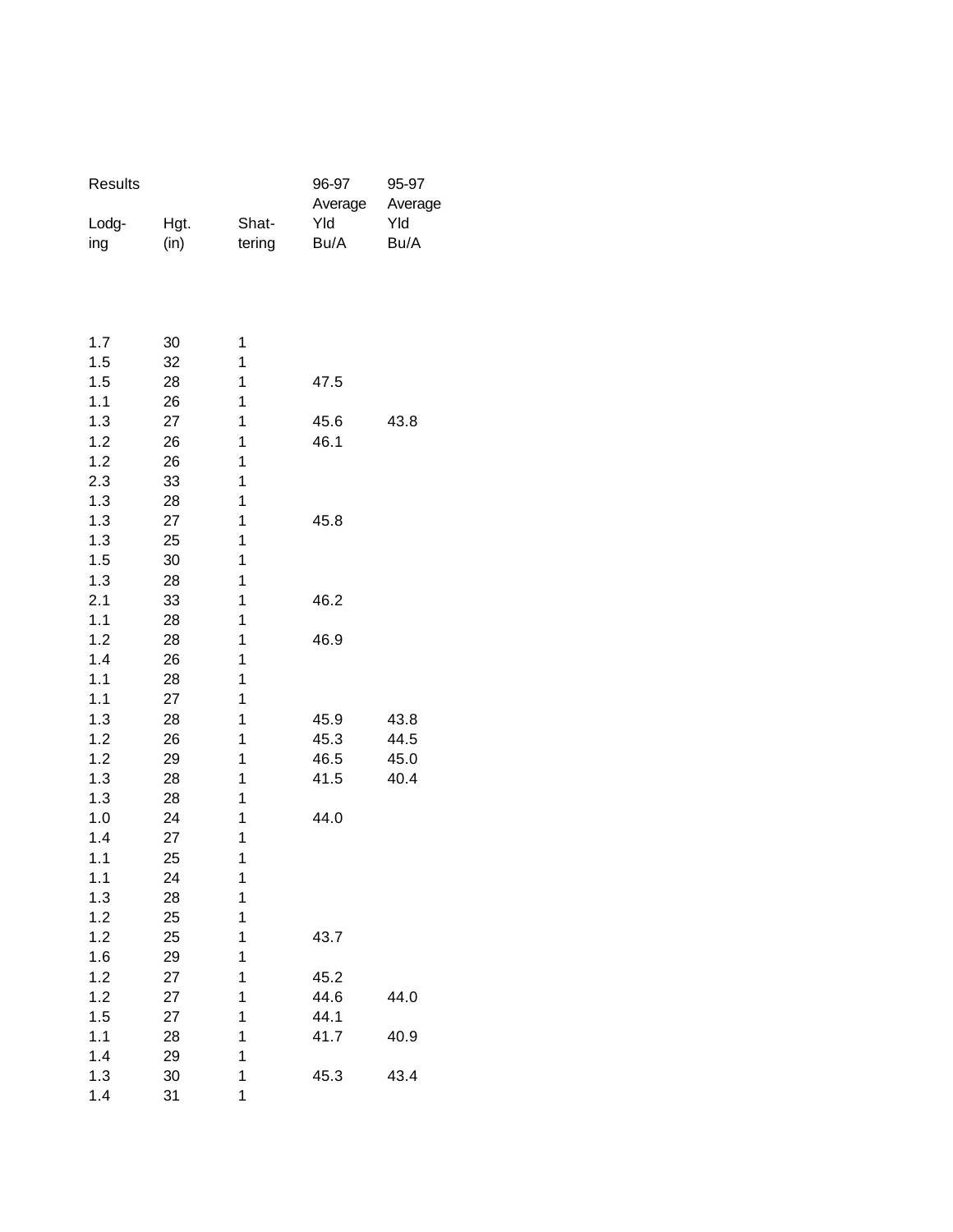| 1.0  | 25 | 1  |      |      |
|------|----|----|------|------|
| 1.0  | 27 | 1  |      |      |
| 1.1  | 26 | 1  | 45.2 |      |
| 1.3  | 26 | 1  |      |      |
| 1.3  | 25 | 1  |      |      |
| 1.2  | 25 | 1  | 44.8 | 43.1 |
| 1.5  | 31 | 1  | 42.6 | 42.9 |
| 1.7  | 30 | 1  | 42.5 | 42.0 |
| 1.2  | 28 | 1  |      |      |
| 1.1  | 25 | 1  |      |      |
| 1.2  | 25 | 1  |      |      |
| 1.2  | 26 | 1  |      |      |
| 1.3  | 30 | 1  | 41.5 | 41.1 |
|      |    |    |      |      |
| 1.2  | 25 | 1  |      |      |
| 1.1  | 25 | 1  | 44.8 | 44.3 |
| 1.2  | 24 | 1  |      |      |
| 1.3  | 26 | 1  |      |      |
| 1.2  | 25 | 1  | 41.1 |      |
| 1.5  | 24 | 1  | 37.6 | 38.0 |
| 1.4  | 27 | 1  | 40.6 | 41.6 |
| 1.1  | 26 | 1  |      |      |
| 1.1  | 29 | 1  |      |      |
| 1.3  | 26 | 1  | 39.8 | 41.1 |
| 1.2  | 25 | 1  |      |      |
| 1.0  | 23 | 1  |      |      |
| 1.1  | 27 | 1  |      |      |
| 1.1  | 23 | 1  |      |      |
| 1.0  | 25 | 1  |      |      |
| 1.5  | 25 | 1  | 41.0 | 40.5 |
| 1.5  | 25 | 1  | 40.7 | 40.5 |
| 1.3  | 28 | 1  | 40.5 | 41.4 |
| 1.2  | 27 | 1  | 42.4 | 42.5 |
| 1.2  | 25 | 1  | 39.4 | 38.4 |
| 1.1  | 25 | 1  |      |      |
| 1.3  | 27 | 1  | 40.6 | 42.1 |
| 1.2  | 28 | 1  |      |      |
| 1.4  | 29 | 1  |      |      |
| 1.1  | 25 | 1  |      |      |
| 1.0  | 26 | 1  | 38.5 | 38.1 |
| 1.1  | 16 | 1  | 33.9 | 33.6 |
|      |    | 1  |      |      |
| 1.2  | 23 |    |      |      |
| 1.1  | 22 | 1  | 35.1 |      |
| 1.4  | 22 | 3  | 28.7 | 28.1 |
| 1.3  | 27 |    | 42.4 | 41.0 |
| 0.5  | 4  |    | ò.   | Ш    |
| 0.3  | 3  |    | ò.   | ò.   |
| 0.1  | 1  |    | 4.0  | 3.7  |
| 19.6 | 8  | ., | 16.3 | 15.6 |
|      |    |    |      |      |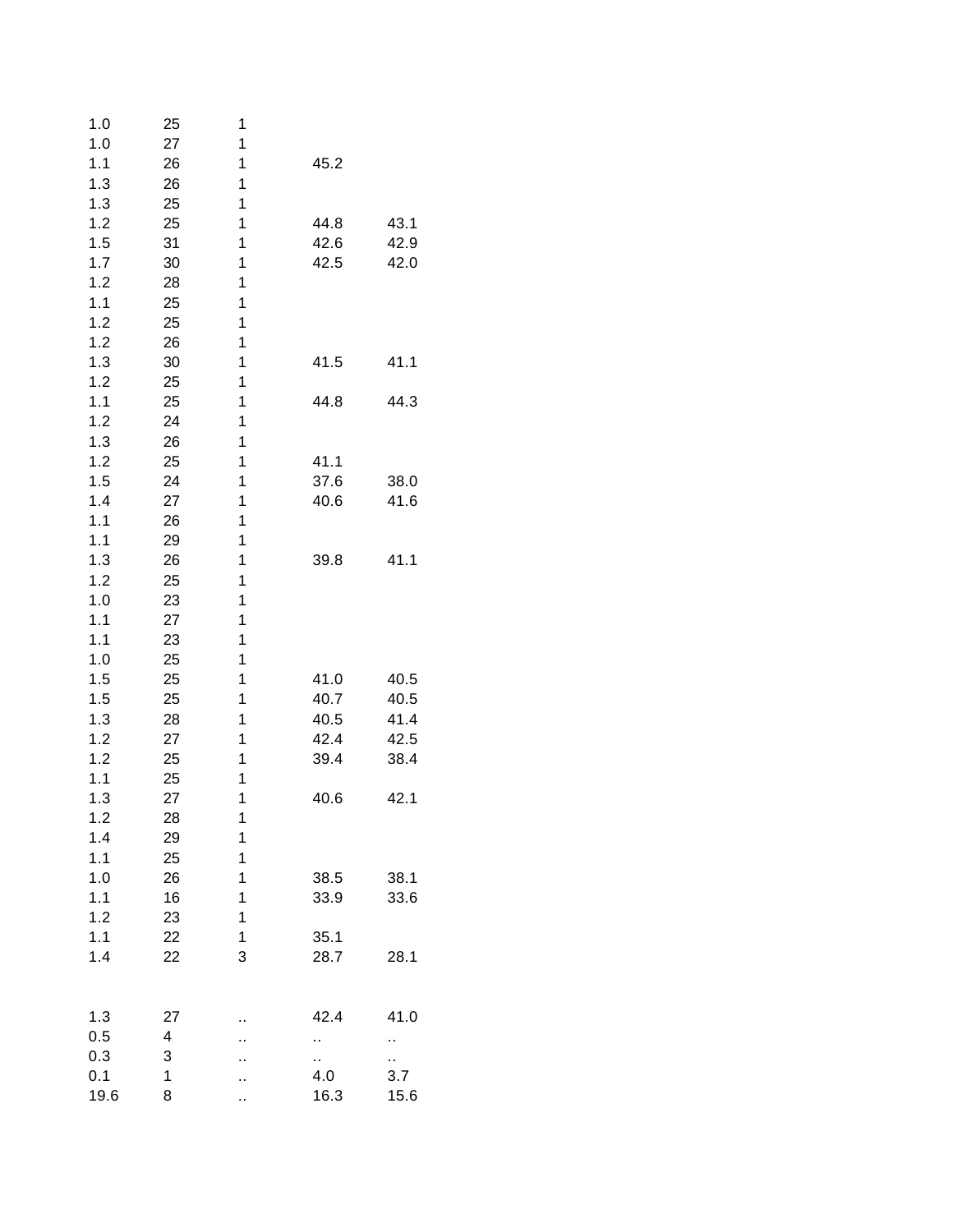| 31 | 1        | 51.6             | 46.5 |
|----|----------|------------------|------|
| 29 | 1        | 51.6             |      |
| 29 | 1        | 51.0             | 46.9 |
| 31 | 1        | 50.9             | 46.7 |
| 31 | 1        | 51.6             | 45.8 |
| 32 | 1        | 50.8             | 46.2 |
| 30 | 1        | 50.1             | 46.3 |
| 29 | 1        | 50.4             |      |
| 31 | 1        | 51.9             |      |
| 33 | 1        |                  |      |
| 28 | 1        | 49.7             | 46.7 |
| 28 | 1        |                  |      |
| 27 | 1        | 51.6             | 46.6 |
| 33 | 1        | 49.8             |      |
| 32 | 1        |                  |      |
| 26 | 1        |                  |      |
| 29 | 1        |                  |      |
| 30 | 1        | 48.7             |      |
| 30 | 1        | 49.8             |      |
| 32 | 1        |                  |      |
| 31 | 1        |                  |      |
| 30 | 1        | 49.6             |      |
| 27 | 1        | 49.5             | 45.6 |
| 33 | 1        |                  |      |
| 35 | 1        | 50.8             |      |
| 31 | 1        | 48.7             | 45.2 |
| 26 | 1        | 48.3             |      |
| 29 | 1        |                  |      |
| 30 | 1        |                  |      |
| 29 | 1        |                  |      |
| 29 | 1        |                  |      |
|    | 1        | 46.5             |      |
| 25 | 1        |                  |      |
| 30 |          |                  |      |
| 27 |          | 45.8             | 41.4 |
|    |          |                  |      |
| 33 | 1        | 48.5             | 45.9 |
| 29 |          |                  |      |
| 33 | 1        | 46.9             | 45.3 |
| 32 | 1        | 47.9             | 45.7 |
| 26 | 1        | 47.1             | 44.5 |
| 29 | 1        | 49.0             |      |
| 31 | 1        | 49.9             |      |
| 28 | 1        |                  |      |
| 30 | 1        | 47.8             | 46.1 |
|    | 27<br>33 | 1<br>1<br>1<br>1 |      |